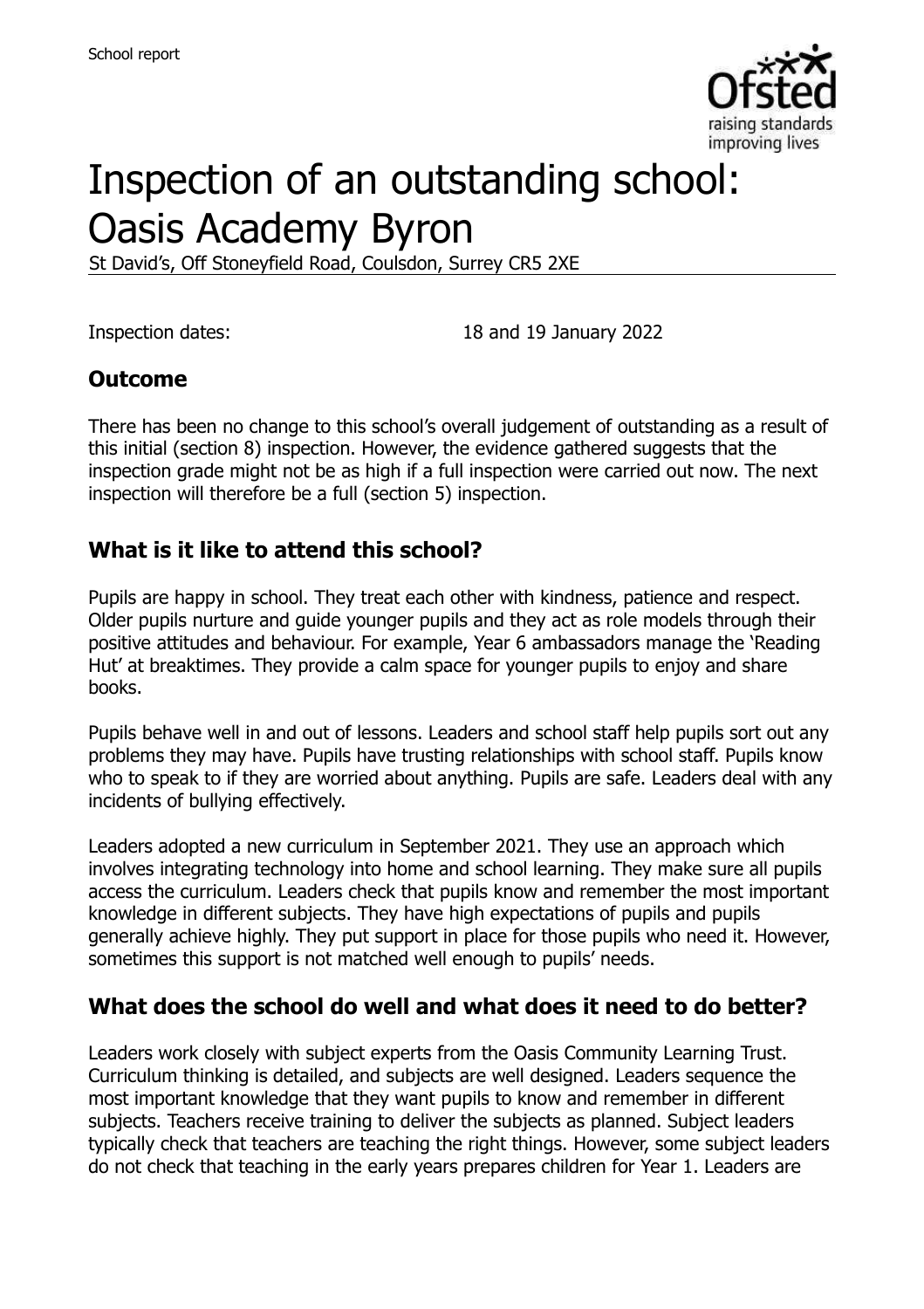

supporting subject leaders to develop strong knowledge and expertise to lead subjects from the early years upwards.

Teachers regularly include opportunities for pupils to recall prior learning. For example, in mathematics, pupils in all year groups answered 'flashback 4' questions based on what they learned previously. This helps pupils remember and connect their learning.

Leaders make sure that teachers and teaching assistants receive training in phonics. Leaders and teachers check that children build confidence in reading from when they start in the early years. Teachers adapt their approach, if necessary, to help pupils keep up. Any pupils who struggle receive additional support. Teachers make sure pupils read books matched to the sounds they know. Pupils borrow books from school to read at home. Pupils enjoy reading and read daily. They often choose to read at breaktimes. As a result, pupils become confident and fluent readers.

Leaders are trained to identify pupils with special educational needs and/or disabilities (SEND). Leaders work with teachers, parents and carers to provide support for pupils. Teachers break knowledge into smaller chunks to help pupils with SEND understand it. Teaching assistants receive training to support pupils in lessons and most pupils receive effective support in lessons so that they can learn well alongside their peers. However, sometimes the in-school support is not targeted enough to be effective in helping pupils access learning. Leaders find alternative ways to get the right external guidance for pupils and families. For example, leaders secure funding to get additional therapeutic support where necessary.

Pupils are motivated and engaged in class. Teachers help pupils stay focused. Low-level disruption does not disrupt learning. Pupils enjoy receiving rewards for positive behaviour and attitudes. Pupils spoke about why the 'Oasis 9 Habits' of character development are important. They said they try to live by these every day.

Leaders plan pupils' personal development carefully. Pupils are taught about different types of bullying and how to keep safe from possible harm. For example, selected pupils in Year 6 take part in workshops focused on reducing knife crime. Extra-curricular clubs have reduced due to the COVID-19 pandemic. Pupils enjoy taking part in competitions linked with subjects. For instance, they enjoyed taking part in a mathematics competition with other schools. Pupils take on a number of responsibilities in the school. These include school council representatives, learning ambassadors and house captains.

Leaders within the multi-academy trust support and challenge the school's leaders They work closely with the school's leaders to make sure they prioritise the right things. Directors and leaders take staff views into account when making changes. Staff appreciate the work leaders do to help them manage their workload.

# **Safeguarding**

The arrangements for safeguarding are effective.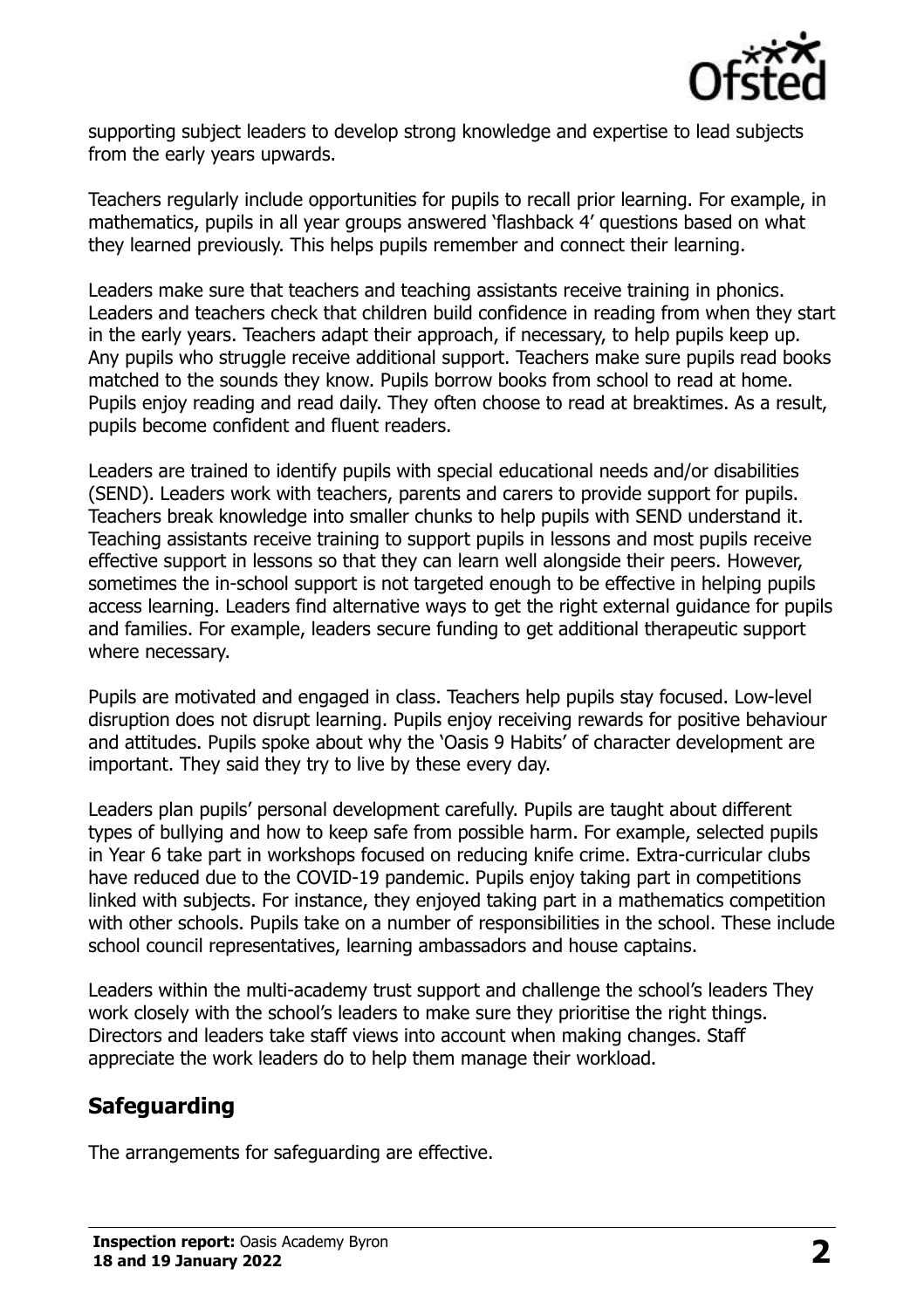

All staff receive appropriate training to safeguard pupils' welfare. Staff know how to spot signs that a pupil may need help or support. Staff and leaders follow up any concerns swiftly. They seek advice from external safeguarding partners where necessary. Leaders work with different organisations to get the right help for pupils and their families.

Pupils named trusted adults who they can report any worries to. Pupils are taught how to keep safe, including online. They are taught about acceptable use of technology. Pupils know how to block and report inappropriate content.

# **What does the school need to do to improve?**

# **(Information for the school and appropriate authority)**

- Not all subject leaders have expert knowledge to lead subjects from the early years to Year 6. As a result, some subject leaders do not check that teaching in the early years prepares children effectively for Year 1. Leaders should continue with their plans to grow and develop subject leaders' knowledge and expertise.
- Some pupils with SEND do not receive effective support to access subjects. Although teachers and teaching assistants receive training in how to support pupils with SEND, leaders do not make sure that the training is consistently applied. As a result, occasionally, pupils do not learn as well as they could. Leaders must closely monitor the support provided for pupils to make sure that it is consistently effective.

## **Background**

When we have judged a school to be outstanding, we will then normally go into the school about once every four years to confirm that the school remains outstanding. This is called a section 8 inspection of a good or outstanding school, because it is carried out under section 8 of the Education Act 2005. We do not give graded judgements on a section 8 inspection. However, if we find evidence that a school would now receive a higher or lower grade, then the next inspection will be a section 5 inspection. Usually this is within one to two years of the date of the section 8 inspection. If we have serious concerns about safeguarding, behaviour or the quality of education, we will deem the section 8 inspection as a section 5 inspection immediately.

This is the first section 8 inspection since we judged the school to be outstanding in May 2016.

## **How can I feed back my views?**

You can use [Ofsted Parent View](https://parentview.ofsted.gov.uk/) to give Ofsted your opinion on your child's school, or to find out what other parents and carers think. We use information from Ofsted Parent View when deciding which schools to inspect, when to inspect them and as part of their inspection.

The Department for Education has further quidance on how to complain about a school.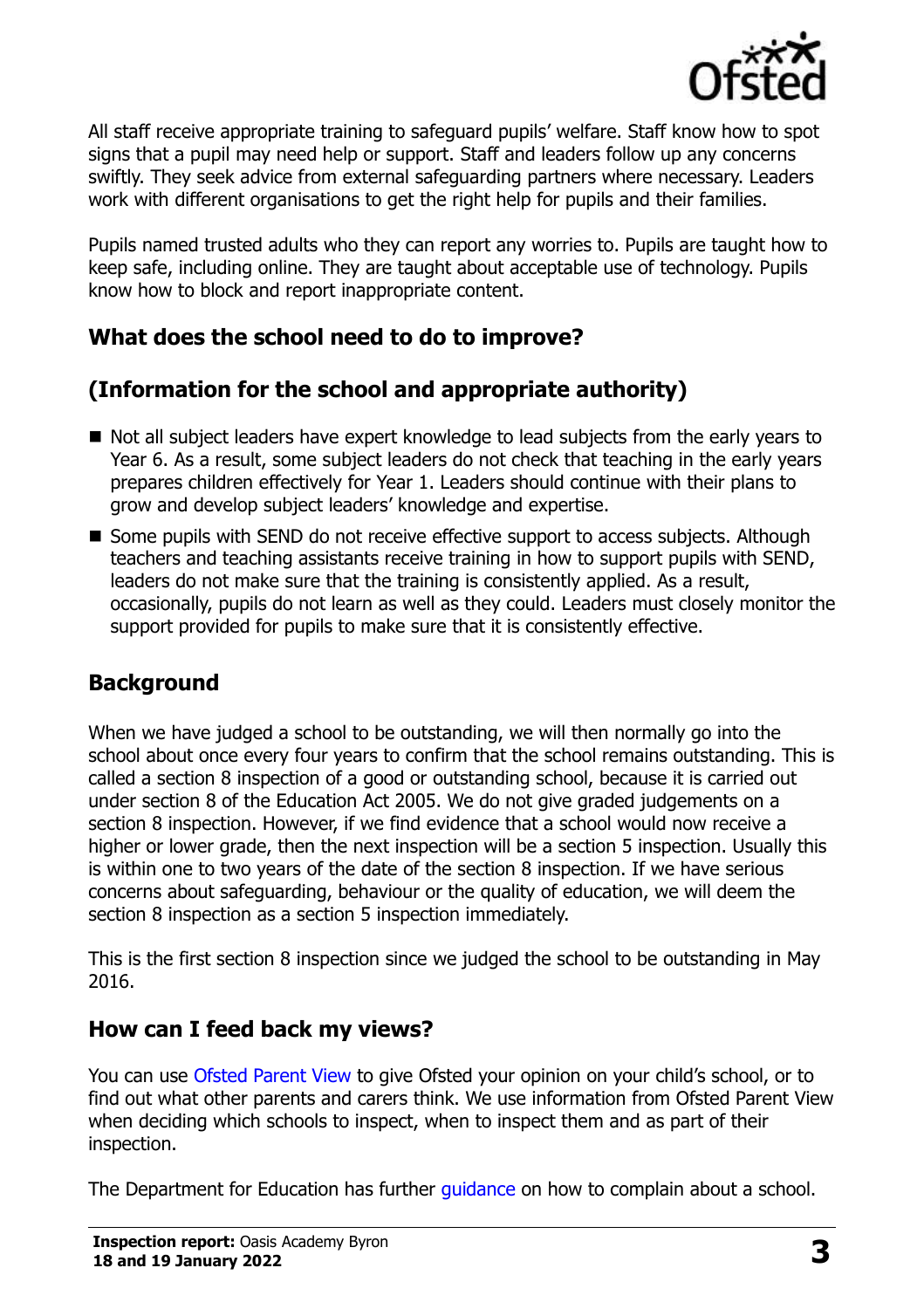

If you are the school and you are not happy with the inspection or the report, you can [complain to Ofsted.](https://www.gov.uk/complain-ofsted-report)

# **Further information**

You can search for [published performance information](http://www.compare-school-performance.service.gov.uk/) about the school.

In the report, '[disadvantaged pupils](http://www.gov.uk/guidance/pupil-premium-information-for-schools-and-alternative-provision-settings)' refers to those pupils who attract government pupil premium funding: pupils claiming free school meals at any point in the last six years and pupils in care or who left care through adoption or another formal route.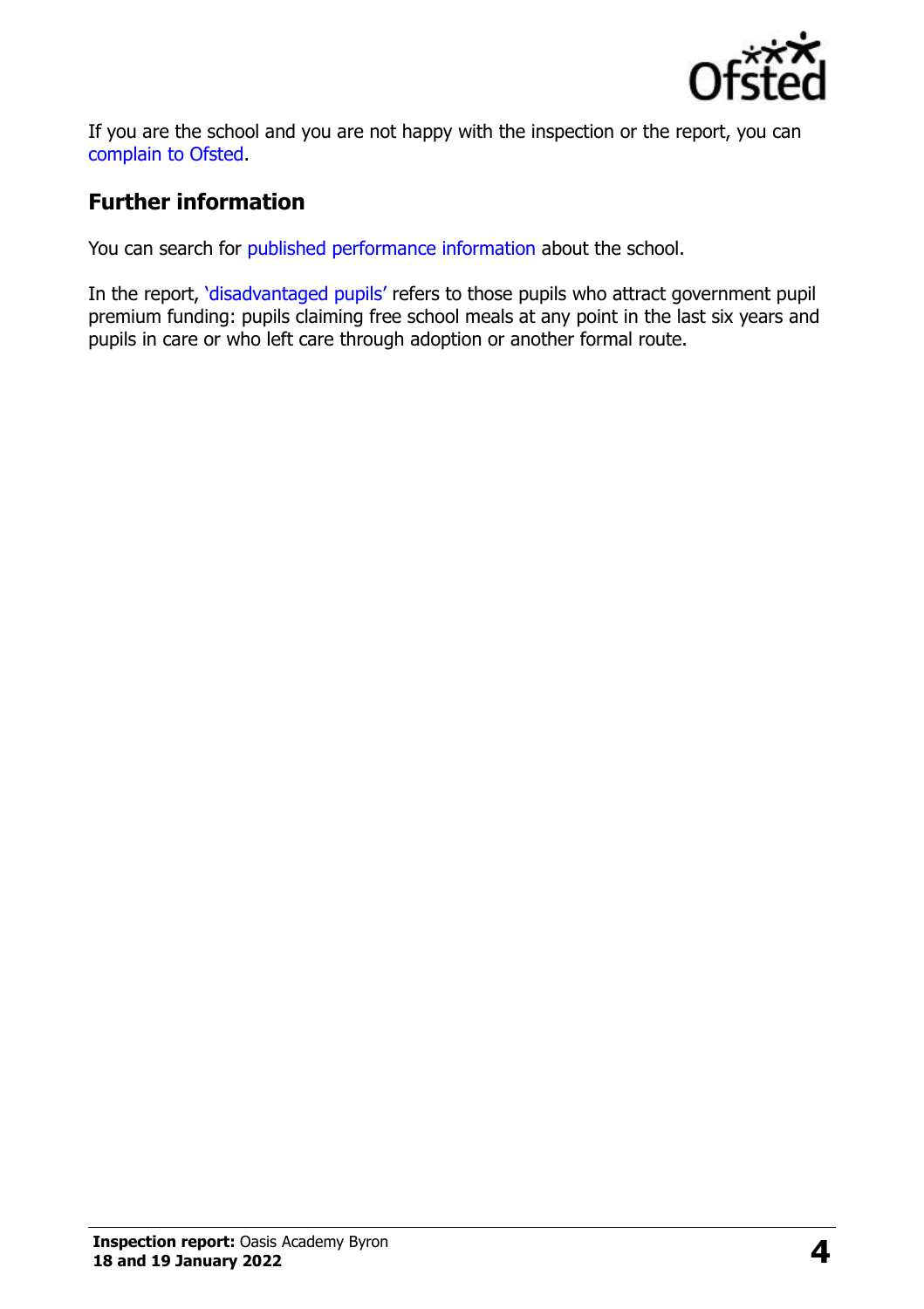

## **School details**

| Unique reference number             | 138687                                                            |
|-------------------------------------|-------------------------------------------------------------------|
| <b>Local authority</b>              | Croydon                                                           |
| <b>Inspection number</b>            | 10206480                                                          |
| <b>Type of school</b>               | Primary                                                           |
| <b>School category</b>              | Academy converter                                                 |
| Age range of pupils                 | 4 to 11                                                           |
| <b>Gender of pupils</b>             | Mixed                                                             |
| Number of pupils on the school roll | 199                                                               |
| <b>Appropriate authority</b>        | Board of trustees                                                 |
| <b>Chair of trust</b>               | Caroline Taylor                                                   |
| <b>Principal</b>                    | Joanna Poplett                                                    |
| Website                             | www.oasisacademybyron.org                                         |
| Date of previous inspection         | 4–5 May 2016, under section 8 of the<br><b>Education Act 2005</b> |

# **Information about this school**

- The principal joined the school in September 2021.
- The school does not use any alternative provision.

# **Information about this inspection**

- This was the first routine inspection the school received since the COVID-19 pandemic began. The inspector discussed the impact of the pandemic with school leaders and has taken that into account in their evaluation of the school.
- The inspector met with the principal and the deputy principal.
- The inspector also met with the chief executive officer, national primary director and regional director of Oasis Community Learning Trust.
- The inspector carried out deep dives in these subjects: early reading, mathematics and history. For each deep dive, the inspector met with subject leaders, looked at curriculum plans, visited a sample of lessons, spoke to teachers, spoke to some pupils about their learning and looked at samples of pupils' work.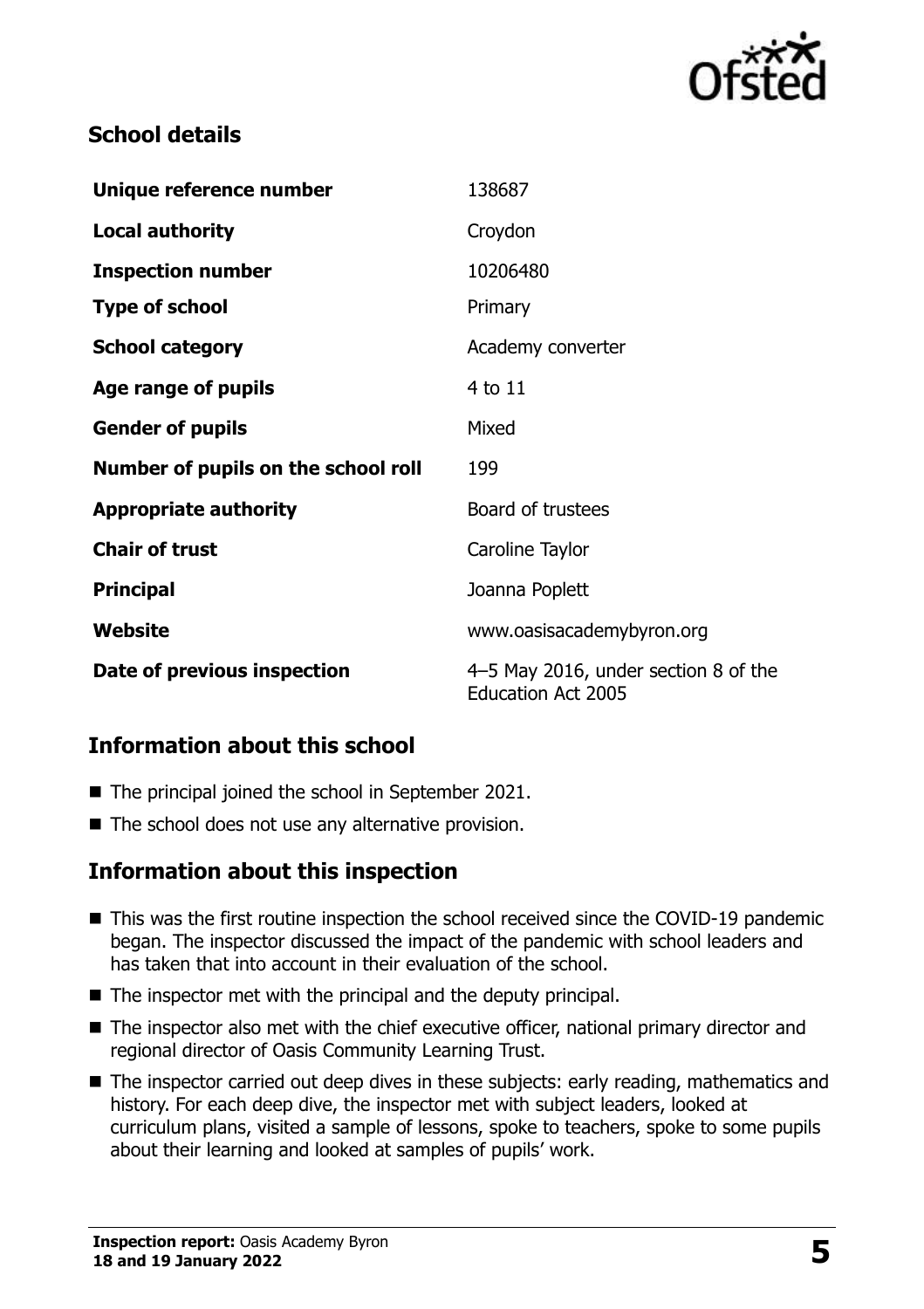

- The inspector also looked at curriculum plans, spoke to leaders and looked at a sample of pupils' work in some other subjects.
- The inspector spoke with leaders, staff and pupils about safeguarding. The inspector also looked at registers and checks made on staff prior to employment.
- The inspector spoke with staff and pupils about behaviour and personal development.
- The inspector spoke with some parents and read responses to the Ofsted surveys.

#### **Inspection team**

Andrea Bedeau, lead inspector Her Majesty's Inspector